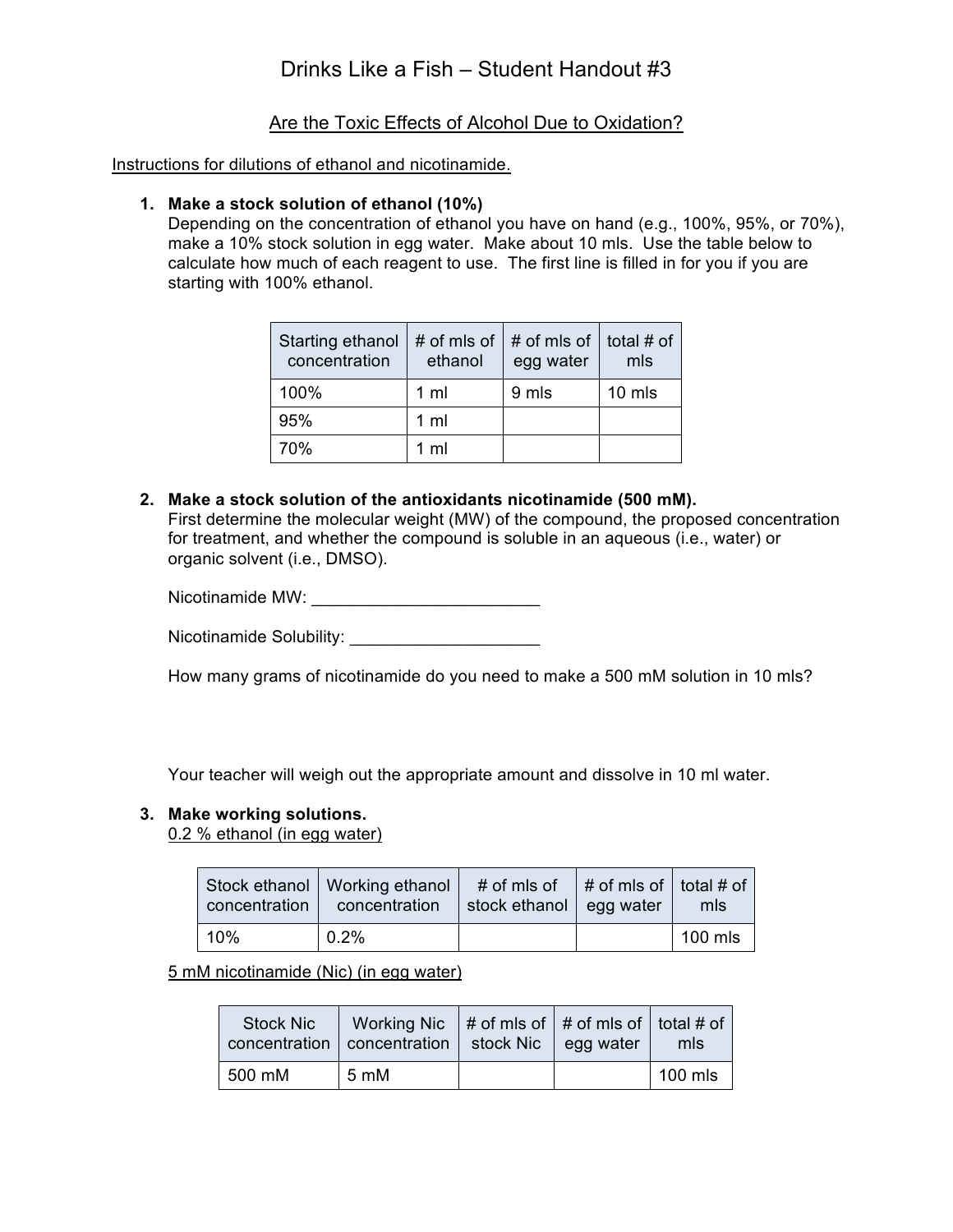# Drinks Like a Fish – Student Handout #3

## 5 mM nicotinamide (Nic) (in 0.2% ethanol)

| <b>Stock Nic</b> | Working Nic $#$ of mls of $#$ of mls of<br>concentration   concentration   stock Nic   0.2% ethanol |  | total # of<br>mls |
|------------------|-----------------------------------------------------------------------------------------------------|--|-------------------|
| 500 mM           | 5 mM                                                                                                |  | $100$ mls         |

It's best to prewarm the solutions to 27°-28° C if you are doing the entire experiment at that temperature. If not, just use room temperature.

### Set-up your treatment plates (6-well plates)

1. Take a clean 6-well plate, labeling the lid with code letters according to the chart below (A-F). You have 4 treatment conditions: no ethanol (control), 0.2% ethanol, 5 mM nicotinamide, and 5 mM nicotinamide in 0.2% ethanol. There are enough treatment wells to do duplicate the two ethanol-exposed conditions. Doing duplicate conditions increases your accuracy, and is helpful in case you make a mistake.

| <b>Well Label</b> | <b>Solution for Experimental Treatment</b> |
|-------------------|--------------------------------------------|
| A                 | Control - Egg water alone                  |
| B                 | 0.2% Ethanol (made in egg water)           |
| C                 | 5 mM Nicotinamide in egg water             |
| D                 | 5 mM Nicotinamide in 0.2% ethanol          |
| F.                | Duplicate of Well B                        |
|                   | Duplicate of Well D                        |

2. You can label the wells as follows (use a "Sharpie") Label the net-inserts the same way.